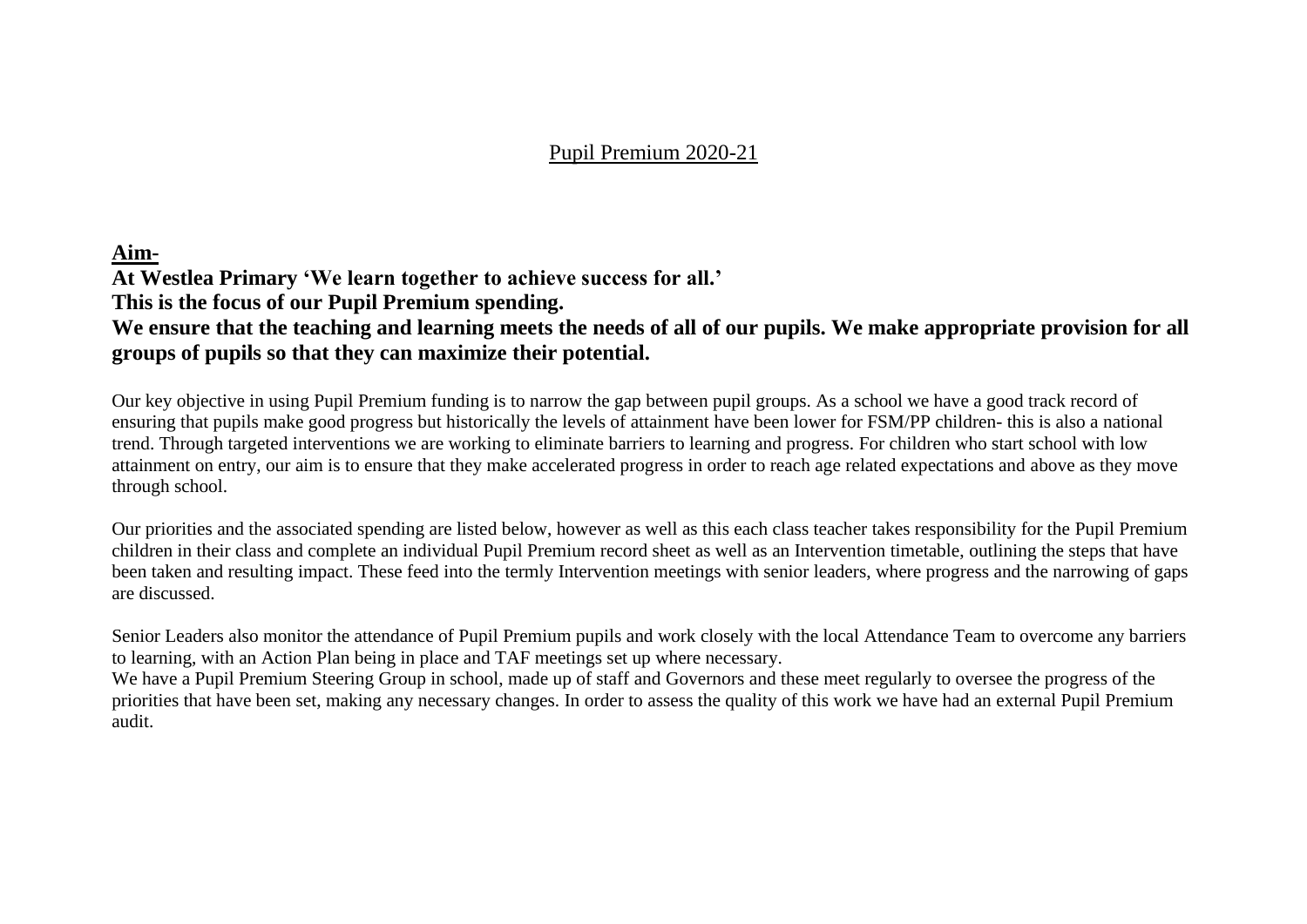# **Spending Priorities 2020-21**

| <b>Use of Funding</b>                     | Cost      |
|-------------------------------------------|-----------|
| KS1 Intervention                          | £4,000    |
| <b>Additional Teacher</b>                 | £55,000   |
| <b>Additional Support</b><br><b>Staff</b> | £50,000   |
| <b>Improve Attendance</b>                 | £4,000    |
| <b>Cool Milk</b>                          | £1,600    |
| <b>Music Tuition</b>                      | £3,205    |
| <b>OAA/Educational</b><br>visits          | £5,590    |
|                                           |           |
| <b>Total</b>                              | £,123,395 |
| <b>Pupil Premium</b><br>Allocation        | £123,395  |

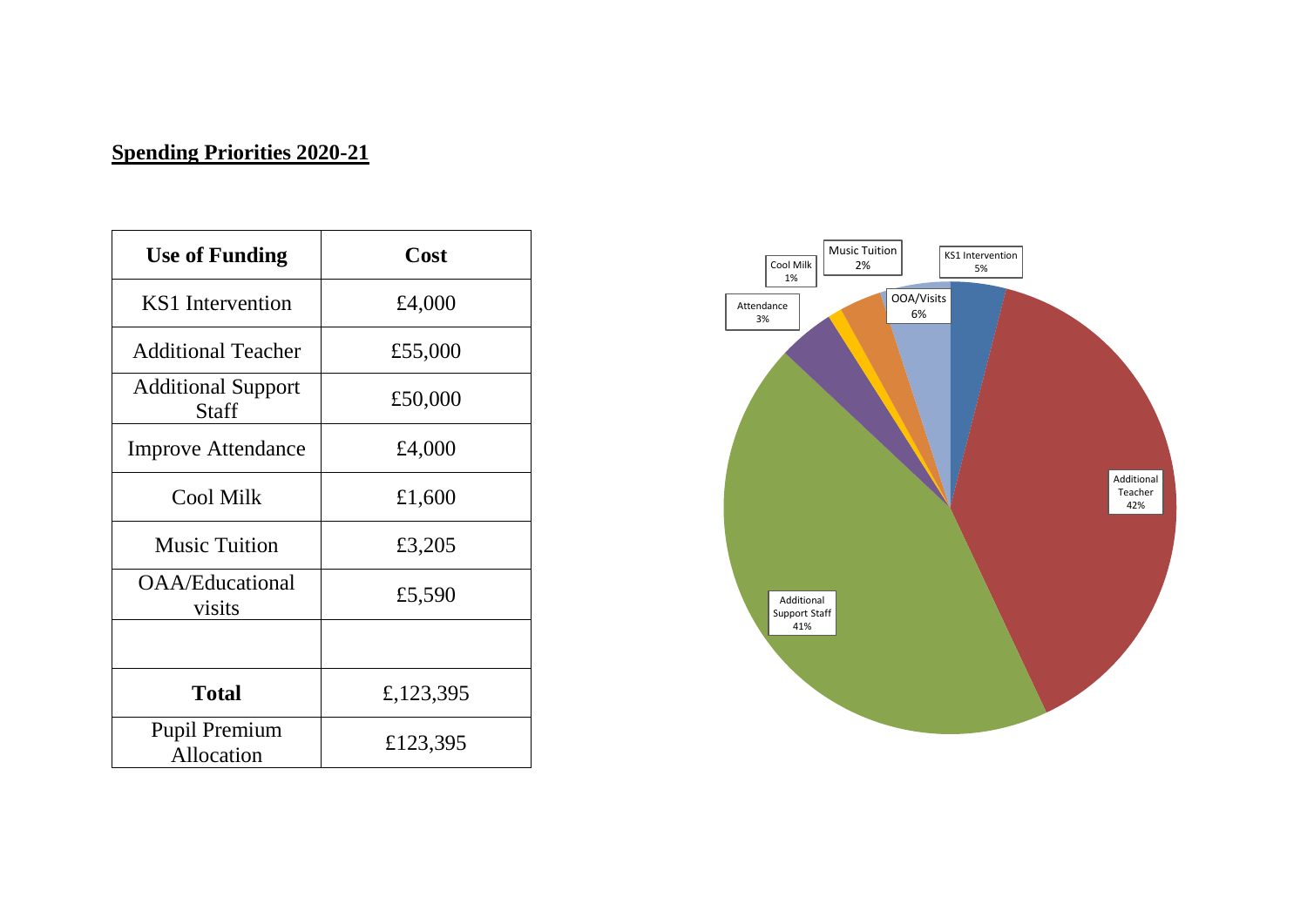| <b>Desired Outcome</b>                                                                                                                                                                                          | <b>Action</b>                                                                                                                                                                                                   | Cost    | <b>Staff Lead</b>      | <b>Monitoring/Review</b>                                                                                           | <b>Outcome/Impact</b> |
|-----------------------------------------------------------------------------------------------------------------------------------------------------------------------------------------------------------------|-----------------------------------------------------------------------------------------------------------------------------------------------------------------------------------------------------------------|---------|------------------------|--------------------------------------------------------------------------------------------------------------------|-----------------------|
| To accelerate<br>progress and narrow<br>performance gaps at<br>KS1                                                                                                                                              | An additional TA will be<br>employed for 50% of the<br>week to work with focused<br>groups in literacy and maths.                                                                                               | £4,000  | Deputy Head<br>teacher | Date <sub>r</sub><br>On-going monitoring<br>with half termly/termly<br>assessments<br>Review date- January<br>2021 |                       |
| To reduce the Y6<br>class size in order to<br>develop a<br>personalised,<br>focused approach to<br>learning, with<br>increased<br>opportunities for<br>learning and<br>sustained progress at<br>KS <sub>2</sub> | An additional teacher will be<br>employed so that the Y6<br>class can be halved. This<br>will also allow each teacher<br>to focus on either literacy or<br>numeracy so developing an<br>expertise in this area. | £55,000 | KS2 Leader             | On-going monitoring<br>with half termly/termly<br>assessments<br>Review date- January<br>2021                      |                       |
| To maximize<br>progress and so<br>narrow gaps across<br>all of the school<br>through individual<br>and group<br>interventions.                                                                                  | Two TAs will be employed<br>so that every class has at<br>least two members of staff<br>so allowing interventions to<br>occur matched to specific<br>abilities and desired<br>outcomes                          | £50,000 | Head teacher           | On-going monitoring<br>with half termly/termly<br>assessments<br>Review date- January<br>2021                      |                       |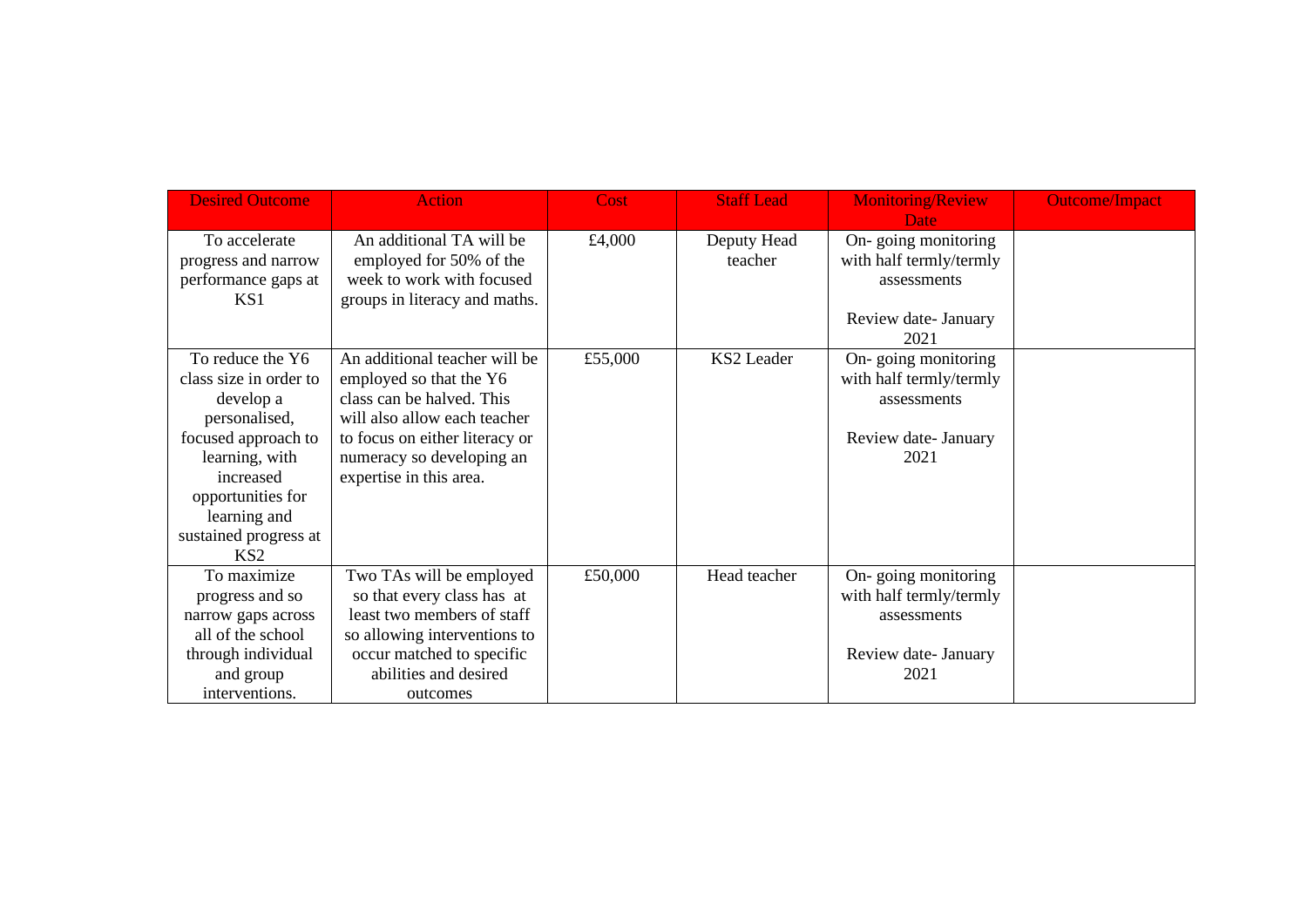| To increase the      | Free access to breakfast club  | £4,000 | Head teacher | This is to be monitored    |  |
|----------------------|--------------------------------|--------|--------------|----------------------------|--|
| attendance of the    | is to be offered to those      |        |              | termly for uptake and      |  |
| Pupil Premium/Free   | PP/FSM children whose          |        |              | impact on attendance       |  |
| <b>School Meals</b>  | attendance is below            |        |              |                            |  |
| children             | expectations.                  |        |              | Review date- July 2021     |  |
|                      | Prizes/visits to be arranged   |        |              |                            |  |
|                      | to promote excellent           | £1,600 |              |                            |  |
|                      | attendance.                    |        |              |                            |  |
|                      | Cool milk to increase          |        |              |                            |  |
|                      | participation/concentration    |        |              |                            |  |
|                      | in school activities           |        |              |                            |  |
| For all pupils to    | All pupils in Y4 have brass    | £3,205 | Head teacher | Monitored termly with      |  |
| learn to play an     | lessons once a week with       |        |              | an annually music show     |  |
| instrument as a      | those PP children who want     |        |              | occurring to show case     |  |
| means of extending   | to continue this in Y5 having  |        |              | the childrens' talents for |  |
| learning             | the fees paid for by the       |        |              | all the school and the     |  |
| opportunities and    | school                         |        |              | parents                    |  |
| gaining              |                                |        |              | Review date-September      |  |
| confidence/success   |                                |        |              | 2021                       |  |
| To ensure all pupils | All OAA/Educational visits     | £5,590 | Head teacher | Monitored termly and       |  |
| have access to all   | are subsidized so allowing     |        |              | on an individual basis     |  |
| external learning    | all of the children the chance |        |              |                            |  |
| opportunities as a   | to fully participate           |        |              | Review date-September      |  |
| means of             |                                |        |              | 2021                       |  |
| maximising progress  |                                |        |              |                            |  |
| and narrowing gaps,  |                                |        |              |                            |  |
| with horizons being  |                                |        |              |                            |  |
| broadened            |                                |        |              |                            |  |